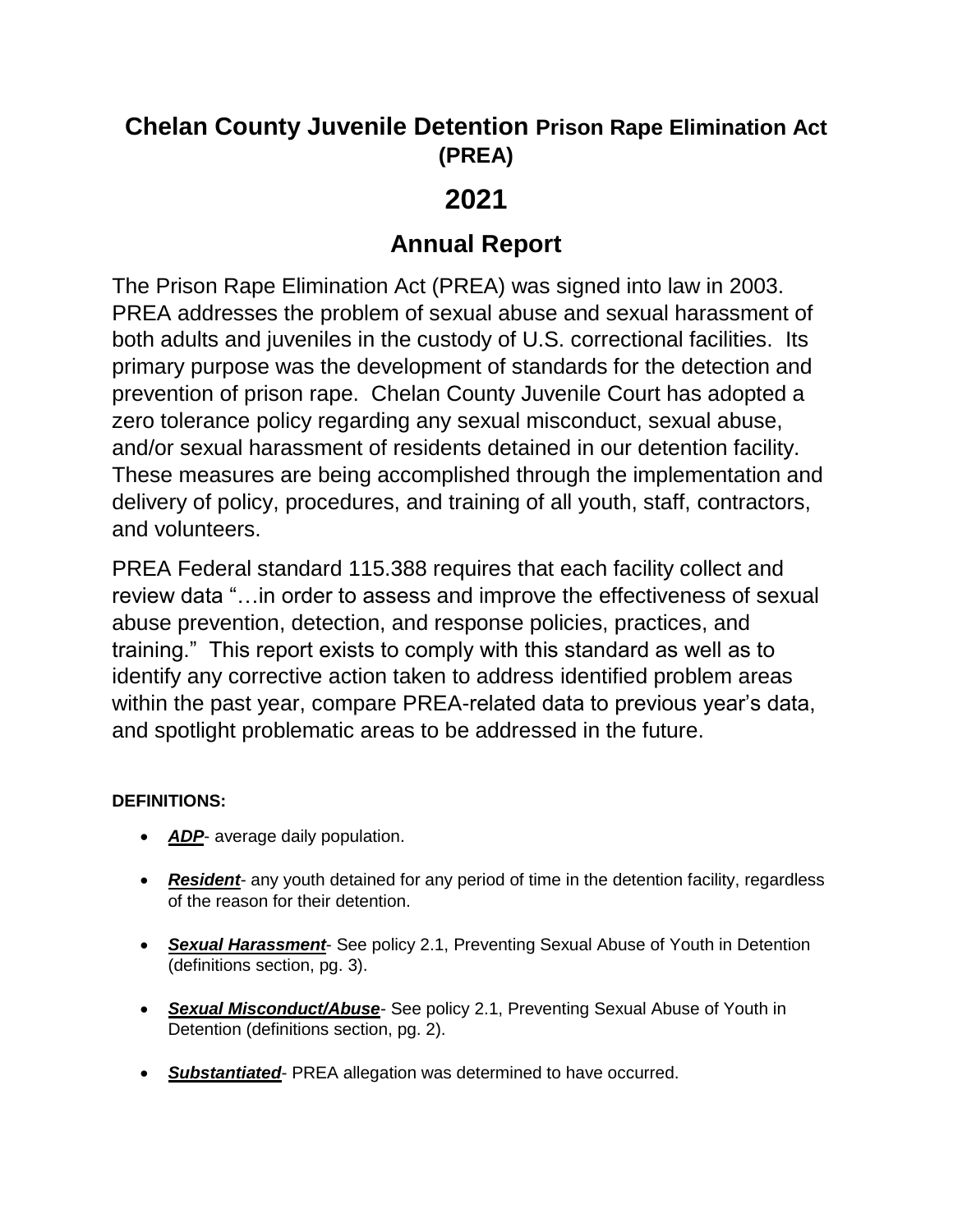- *Unsubstantiated* There was insufficient evidence to make a final determination as to whether or not the PREA allegation occurred.
- **Unfounded** The PREA allegation was determined not to have occurred.

Chelan County Juvenile Court strictly prohibits all forms of sexual activity between youths or between any youth and a staff, contractor, or volunteer, regardless whether participants consent. Compliance is maintained in our detention facility through high levels of supervision, resident assignment to single occupancy rooms, and utilization private shower facilities. Beginning in 2014 Chelan County Juvenile Court began the establishment of new policy and procedures in order to comply with established PREA standards. As an outgrowth of these efforts a zero tolerance policy was put in place for the protection of youth, staff, contractors, and volunteers. A retaliation prevention/response procedure was implemented in order to protect an individual from retaliation upon reporting a violation. Finally, an investigation procedure was formulated to provide guidance for determining if PREA allegations are substantiated, unsubstantiated, or unfounded. Investigations are also utilized to determine if changes are warranted regarding policy, procedures, staffing, personnel assignments, and supervision. All allegations are taken seriously and investigated thoroughly.

Chelan County Juvenile Detention is committed to providing a safe and healthy environment for youth, staff, contractors, and volunteers. Prevention of sexual assault, abuse, misconduct, and harassment within this facility is paramount.

In 2015 Chelan County Juvenile Court launched an annual training program for all staff, contractors, and volunteers. In 2016 a memorandum of understanding between the Chelan County Juvenile Center and Safety Advocacy Growth Empowerment (SAGE) was signed to increase our response effectiveness when issues concerning sexual assault are detected.

Upon admission to Chelan County Juvenile Detention residents are provided a sexual abuse zero tolerance acknowledgement which advises them that Chelan County Juvenile Court will not tolerate any form of sexual abuse and provides them with reporting options should this occur. In addition, residents are assessed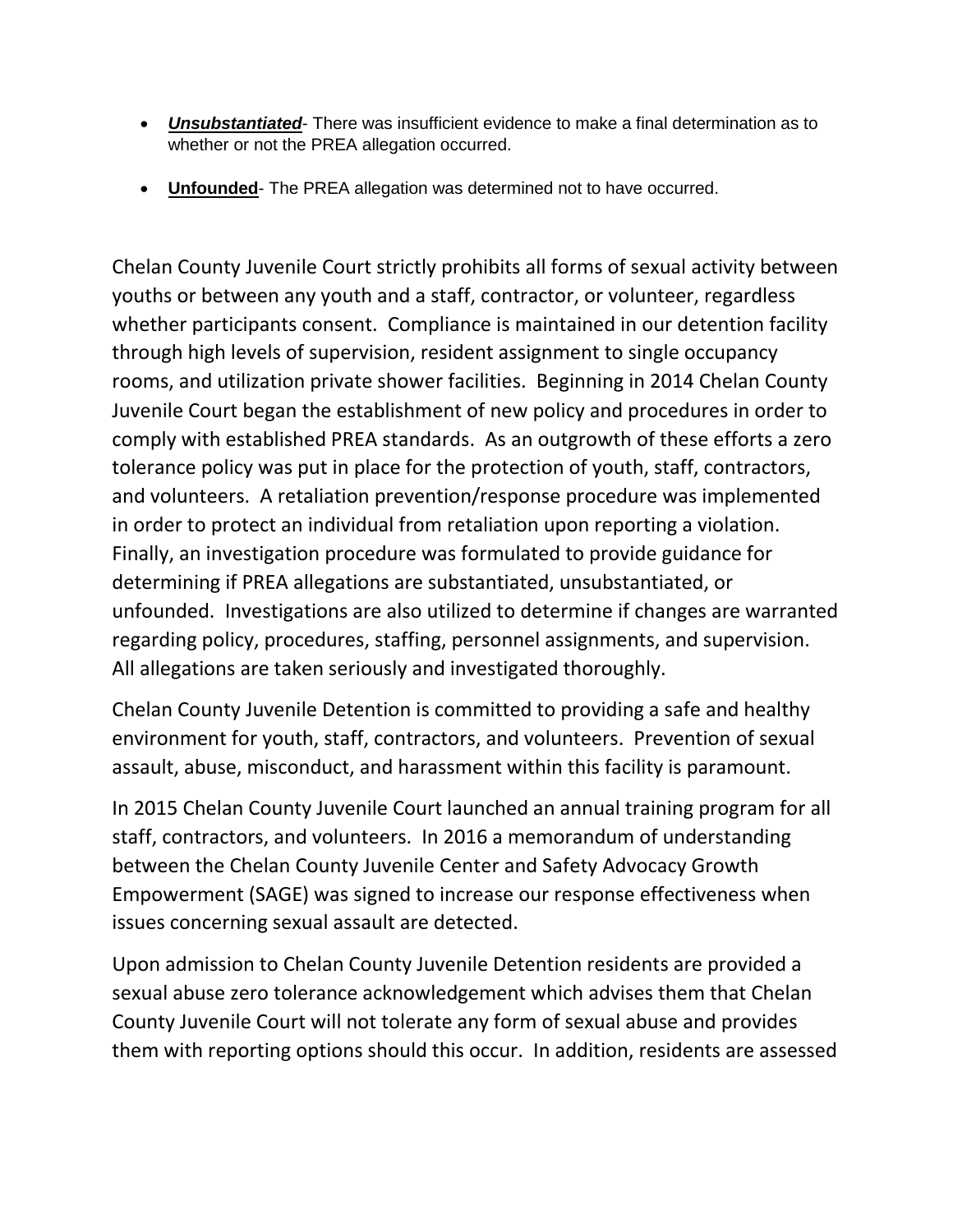for sexual aggressiveness and/or vulnerability as well as screened for commercial sexual exploitation during the intake process.

PREA orientation is provided to all residents within 24 hours of admission to Chelan County Juvenile Detention. During the orientation process residents are informed again regarding the agency's zero tolerance policy in addition to being provided different reporting options and the agency's policy and procedures for responding to a report of sexual misconduct. Residents also view a developmentally appropriate video which provides an overview of PREA during this time.

Chelan County Juvenile Court's initial PREA audit occurred in October of 2019. Audit findings are posted on the agency's website. No corrective action items were identified.

### **INVESTIGATIONS:**

In 2021, between January 1 and December 31 there were no sexual harassment allegations (resident as alleged perpetrator or staff, contractor, or volunteer as alleged perpetrator) reported. In addition, no sexual misconduct or abuse allegations (resident as alleged perpetrator or staff, contractor, or volunteer as alleged perpetrator) were made at any time during this year.

#### **DATA COMPARISON:**

In 2015 there were no allegations of sexual harassment, misconduct, assault, or abuse by residents, staff, contractors, volunteers, or third parties.

In 2016 there was one unsubstantiated allegation of sexual harassment (resident as alleged perpetrator) and one unfounded allegation of sexual misconduct (resident as alleged perpetrator).

In 2017 there were no allegations of sexual harassment, misconduct, assault, or abuse by residents, staff, contractors, volunteers, or third parties.

In 2018 there were no allegations of sexual harassment, misconduct, assault, or abuse by residents, staff, contractors, volunteers, or third parties.

In 2019 there were no allegations of sexual harassment, misconduct, assault, or abuse by residents, staff, contractors, volunteers, or third parties.